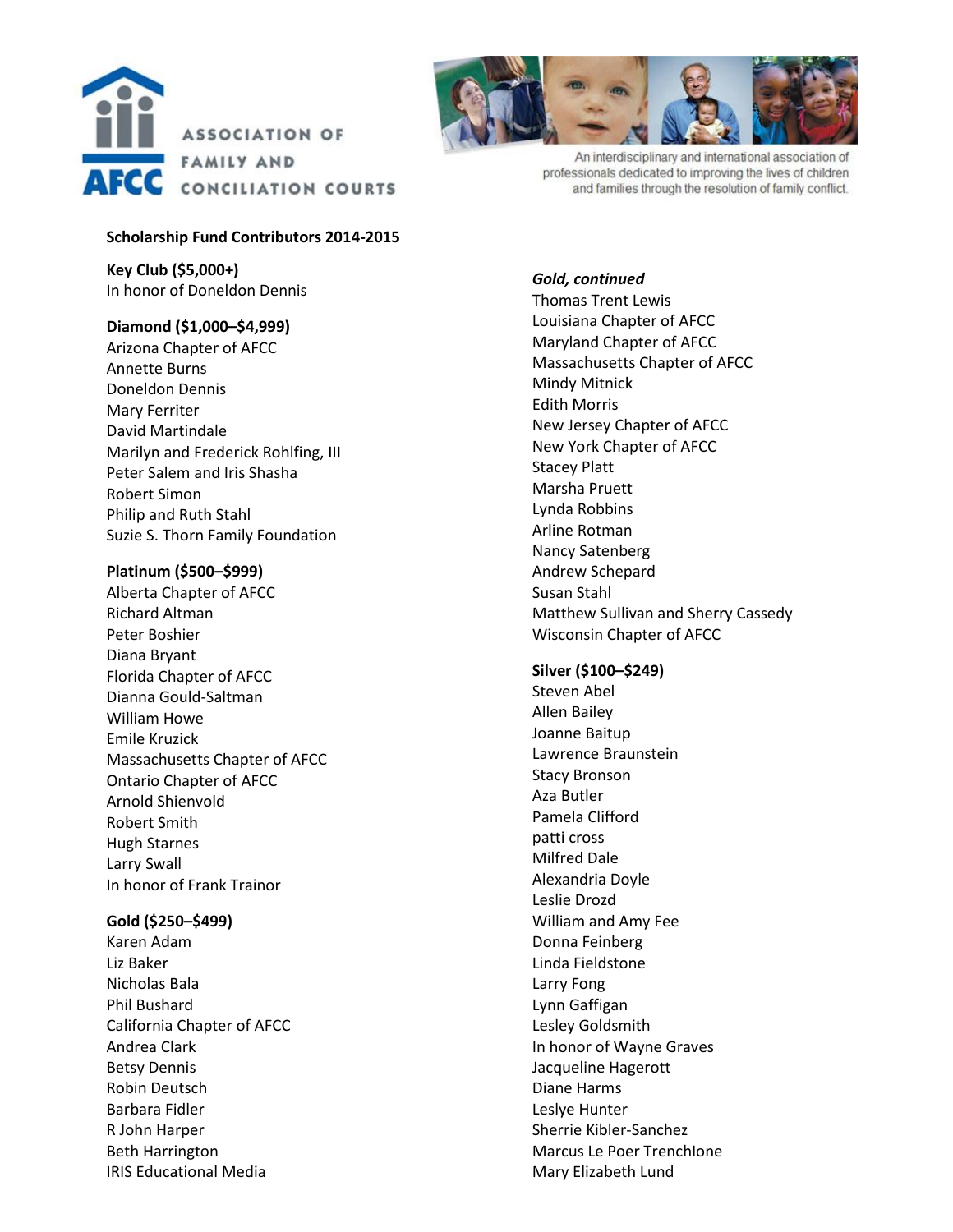



An interdisciplinary and international association of professionals dedicated to improving the lives of children and families through the resolution of family conflict.

#### *Silver, continued*

Denise McColley Jennifer and David Miller Minnesota Chapter of AFCC Alastair Nicholson Gail Perlman Daniel Pickar Kathryn Pirie Mark Rand Allen Ryen John Scialli Pamela Sloan Hazel Thompson -Ahye Timothy Tippin s Leslie Todd Nancy Ver Steegh Mary Waid Margaret Ward Sharon Wicks Dornfeld Jeffrey Wittmann

### **Bronze (\$50 –\$99)**

Anonymous Anonymous H. Michael Aaron Michael Aaron Bonnie Amendola Bruce Bishop Margaret Brinig Louis Cohen Gary Direnfeld Alice (Ali) Doyle Jillian Duffy Janet Ferguson Susan Finlay James Flens Lauren Ilvento Julie Jackson Chris Jones Mary and Daniel Knudsen Peter Marshall Kimberly Robinson Leslie Shear Adria Silverman Robin Timme

#### *Bronze, continued*

Claudia Wheeler Don Wichert

### **Contributor s**

Gayle and Brian Adair Anonymous David Alexander Christopher Barrows Gregg Benson Janice Black Rudy Bonilla Shawn Bulgatz Megan Christopher Charles Cohen Patricia Donlin Leanne Dunne William Eddy Bill Farley Roger Frigon Charles Gerlach Ramona Gonzalez Rory Hardy Neil Hayes Luz Hellman Karen Hilton Megan Hunt Corinne Kaplan Kristy Kiland Christina Knopf Ramon Laval Gary Livingston Wendy Malcolm Bernard Mayer Luanne McKenna Stephen Nesser Andrea Palash Vincent Papaleo Barbara Rath Thomas and Diane Reitter Isolina Ricci Lynette Robe Ian Russ Amy Sadoff Christina Sadowski